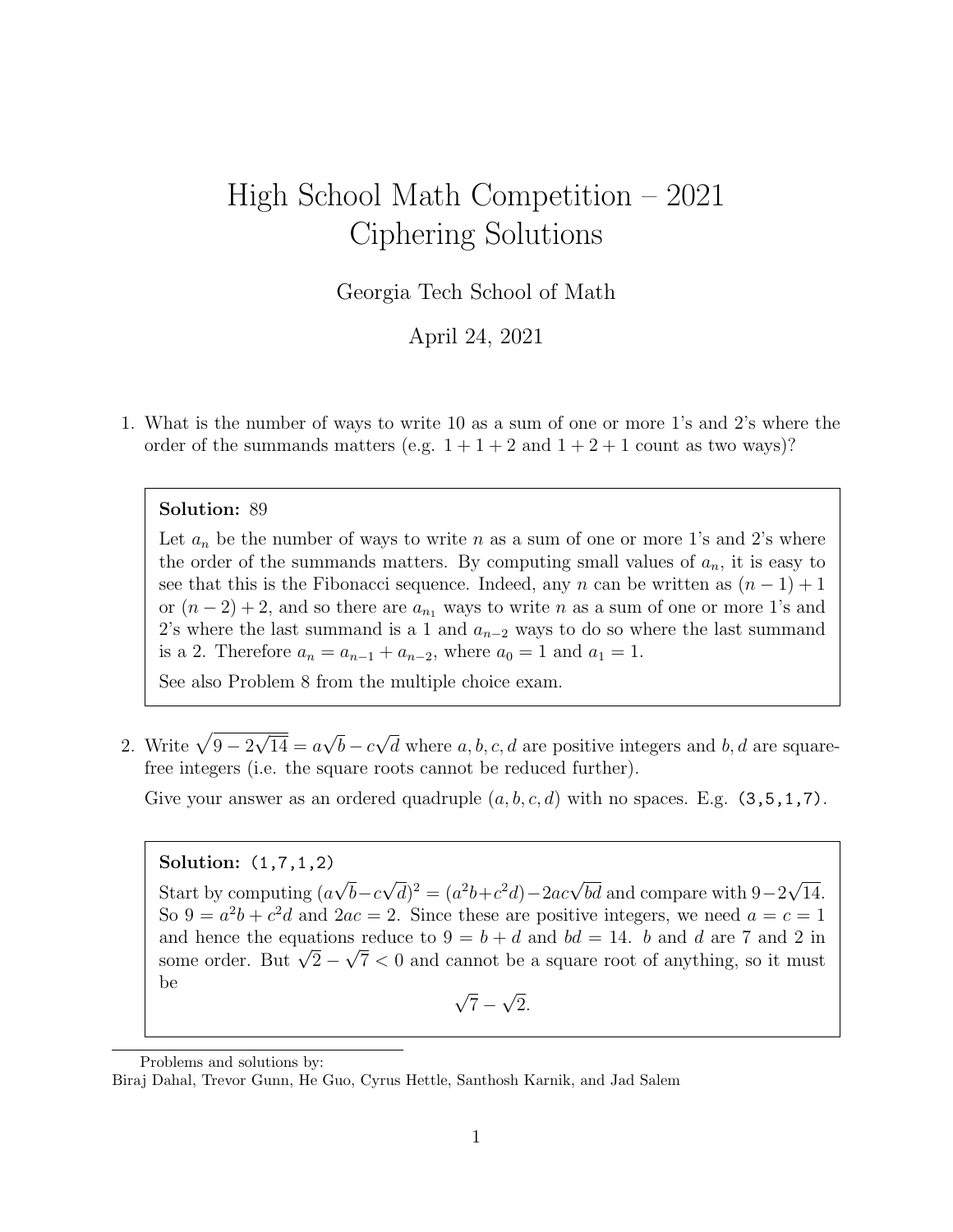3. A glass has a radius of 3/2 units at the mouth and a radius of 1 unit at the base with a conical middle. How tall must this glass be if it holds  $100\pi$  units<sup>3</sup> of water?



Enter your answer as a fraction in reduced terms with no spaces. E.g. 500/3.

Solution: 1200/19

We can extend the cup to a cone of radius  $3/2$  and height 3h. It follows that  $100\pi = \pi (3/2)^2 \frac{3h}{3} - \pi \frac{2h}{3} = \pi \frac{19}{12}h$ . So,  $h = \frac{1200}{19}$ .

4. What is the x-coordinate of the point  $(-5)$ √ 2, 2 √  $\overline{2}$ ) rotated about the origin by 135<sup>°</sup> counter-clockwise?

## Solution: 3

Let  $\theta$  be the angle between  $(1, 0)$  and  $(-5)$ √ 2, 2 √ 2). By the angle-addition formula,

$$
\cos(135 + \theta) = \cos(135)\cos(\theta) - \sin(135)\sin(\theta)
$$
  

$$
= -\frac{\sqrt{2}}{2} \left[ \cos \theta + \sin \theta \right]
$$
  

$$
= -\frac{\sqrt{2}}{2} \left[ -\cos\left(\arctan(2/5)\right) + \sin\left(\arctan(2/5)\right) \right]
$$
  

$$
= -\frac{\sqrt{2}}{2} \left[ -\frac{5}{\sqrt{29}} + \frac{2}{\sqrt{29}} \right]
$$
  

$$
= \frac{3}{\sqrt{58}}.
$$

i

Since the magnitude of  $(-5)$ √  $2, 2$  $\sqrt{2}$ ) is  $\sqrt{58}$ , the answer is  $\sqrt{58} \cdot \frac{3}{\sqrt{58}} = 3$ .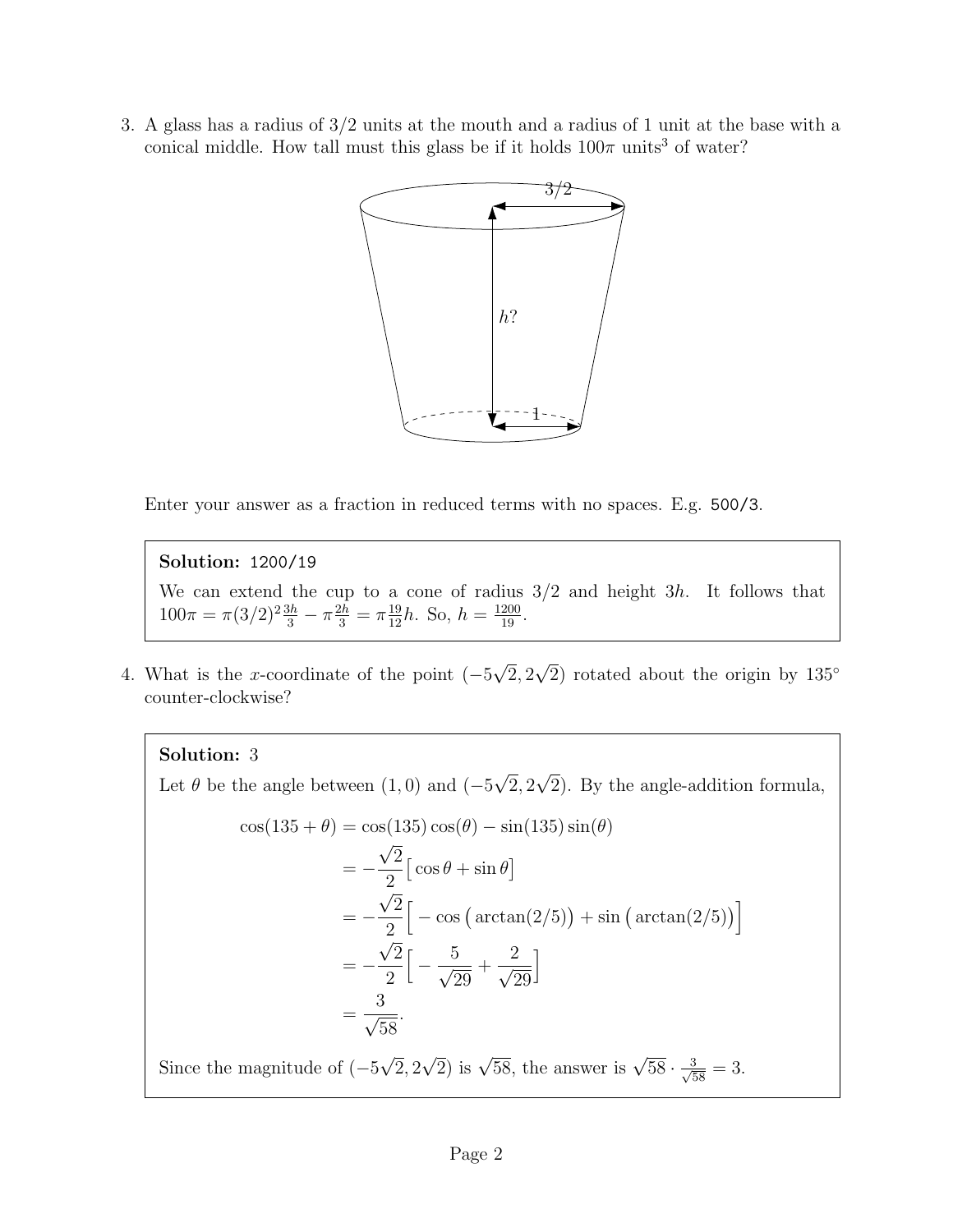5. What is the minimum value of the function  $f(x) = -3x + 3 + 2x^2$  from  $x = 0$  to  $x = 1$ ? Enter your answer as a fraction in reduced terms with no spaces. E.g. 7/2.

## Solution: 15/8

By completing the square, we obtain

$$
f(x) = 2x^2 - 3x + 3 = 2(x^2 - \frac{3}{2}x) + 3 = 2(x^2 - \frac{3}{2}x + \frac{9}{16}) - \frac{9}{8} + 3 = 2(x - \frac{3}{4})^2 + \frac{15}{8}.
$$

Since  $(x-\frac{3}{4})$  $(\frac{3}{4})^2 \geq 0$ , we have  $f(x) = 2(x - \frac{3}{4})$  $(\frac{3}{4})^2 + \frac{15}{8} \geq \frac{15}{8}$  $\frac{15}{8}$  for all x between 0 and 1. Furthermore, this lower bound can be attained, i.e.,  $f(\frac{3}{4})$  $\frac{3}{4}$ ) =  $\frac{15}{8}$ . Therefore, the minimum of  $f(x)$  between  $x = 0$  and  $x = 1$  is  $\frac{15}{8}$ .

6. Let  $f(x)$  be the fourth degree polynomial with  $f(0) = 7$ ,  $f(1) = 1$ ,  $f(2) = 3$ ,  $f(3) =$ 1,  $f(4) = 7$ . What is  $f(5)$ ?

## Solution: 57

Since we are given the values of the fourth degree polynomial at five consecutive integers, the easiest way to calculate the value of the polynomial at the next integer is with a finite difference table. We begin by writing the sequence  $f(0), f(1), f(2), \ldots$ in the top row. We form a sequence in each of the next four rows by computing the differences between consecutive elements of the sequence in the previous row:

| f(n)                               |     |          |    |  |  |  |
|------------------------------------|-----|----------|----|--|--|--|
| $\Delta f(n)$                      | -lo | $\Omega$ |    |  |  |  |
|                                    |     |          |    |  |  |  |
| $\Delta^2 f(n)$<br>$\Delta^3 f(n)$ |     | -19      | 19 |  |  |  |
| $\Delta^4 f(n)$                    |     |          |    |  |  |  |

Since  $f(n)$  is a quartic sequence, its first difference is a cubic sequence, its second difference is a quadratic sequence, its third difference is a linear sequence, and its fourth difference is a constant sequence. Hence, the sequence bottom row is  $24, 24, 24, \ldots$ We can thus fill in the ? in the bottom row with 24, and then work upwards to fill in the ?s in the previous rows:

$$
\begin{array}{c|ccccc}\nf(n) & 7 & 1 & 3 & 1 & 7 & 57 \\
\Delta f(n) & -6 & 2 & -2 & 6 & 50 \\
\Delta^2 f(n) & 8 & -4 & 8 & 44 \\
\Delta^3 f(n) & & -12 & 12 & 36 \\
\Delta^4 f(n) & & & 24 & 24\n\end{array}
$$

Therefore,  $f(5) = 57$ .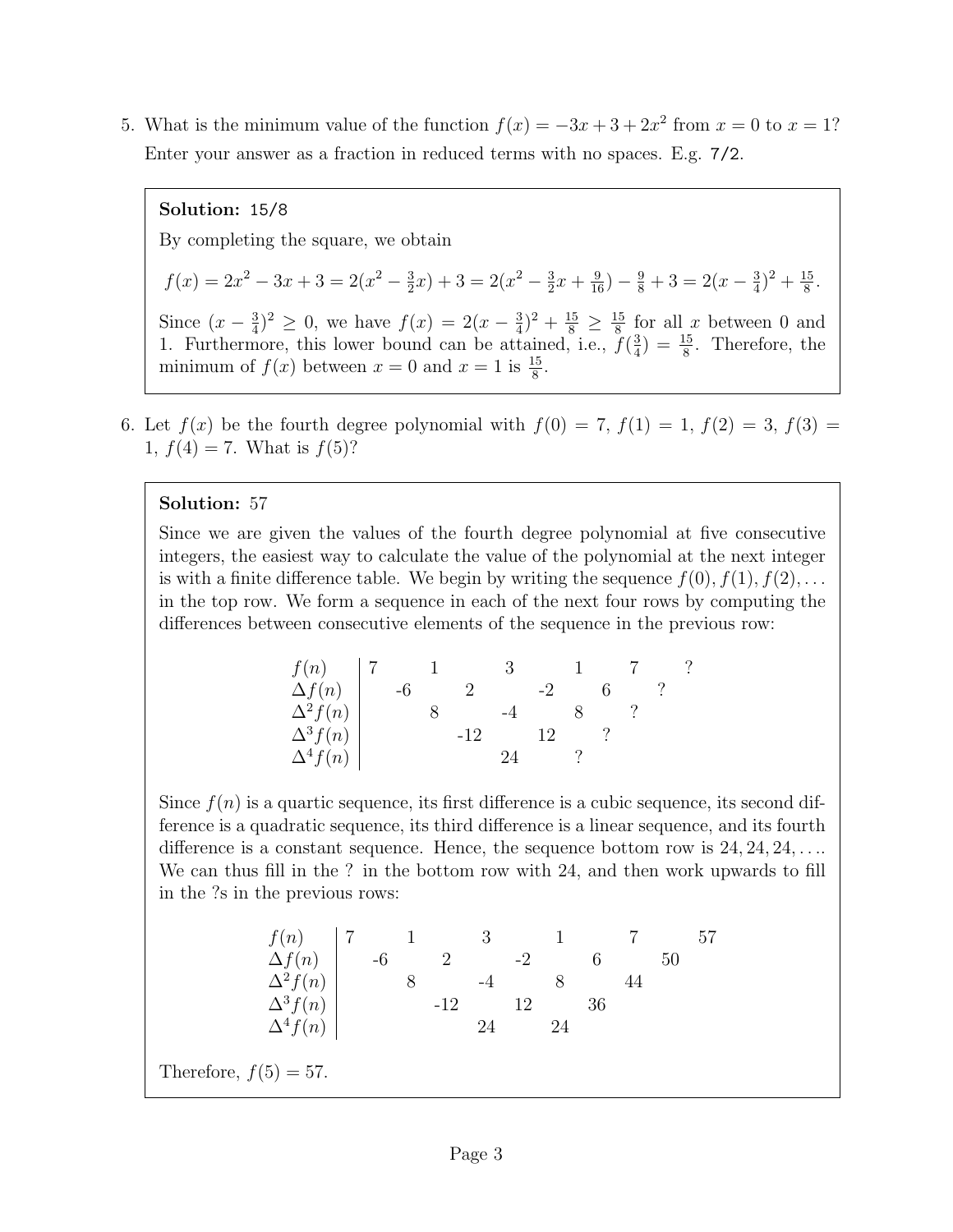Alternate solution: We notice the five values of  $f(x)$  provided uniquely determine the polynomial and these values have even symmetry about  $x = 2$ . Hence,  $f(x)$ must have even symmetry about  $x = 2$ , which means it is of the form  $f(x) =$  $a(x-2)^4 + b(x-2)^2 + c$  for some constants a, b, and c. We just need to solve for the three coefficients. The condition  $f(2) = 3$  becomes  $c = 3$ ,  $f(3) = 1$  becomes  $a + b + c = 1$ , and  $f(4) = 7$  becomes  $16a + 4b + c = 7$ . Solving this system of equations yields  $a = 1$ ,  $b = -3$ , and  $c = 3$ . Then,  $f(x) = (x - 2)^4 - 3(x - 2)^2 + 3$ , and thus,  $f(5) = 3^4 - 3 \cdot 3^2 + 3 = 57$ .

7. Find the largest number n such that n is prime and if you delete any subset of the digits of  $n$ , the result is still prime.

# Solution: 73

Using the divisible-by-3 test where n is divisible by 3 if and only if the sum of its digits are divisible by 3, we have the following rules:

- every digit of  $n$  is prime
- $n$  can only contain 2 or 5 if it appears as the first digit.
- n cannot contain more than one multiple of 3 because if we delete all the non-multiples of 3, the result will be a multiple of 3.
- $n$  cannot contain a digit which is congruent to 1 mod 3 and one that is congruent to 2 mod 3 at the same time.
- n can contain at most 2 digits congruent to 1 or congruent to 2 mod 3.

So n has at most 3 digits: it can have one multiple of three and two numbers which are both congruent to 1 or to 2 mod 3.

Only 2 and 5 are congruent to 2 (mod 3) and we can't have both 2 and 5 in our number. 7 is the only one-digit prime number congruent to 1 (mod 3). Since we can't repeat a digit, n must have only 2-digits. By inspection, 73 is the largest 2-digit prime whose digits are prime.

8. Suppose you have 6 playing cards: two jacks, two queens, and two kings. All 6 cards are distinct, meaning that the two jacks are distinguishable, and similarly for the queens and kings. In how many ways can these cards be arranged in a line so that at least two cards of the same rank are adjacent?